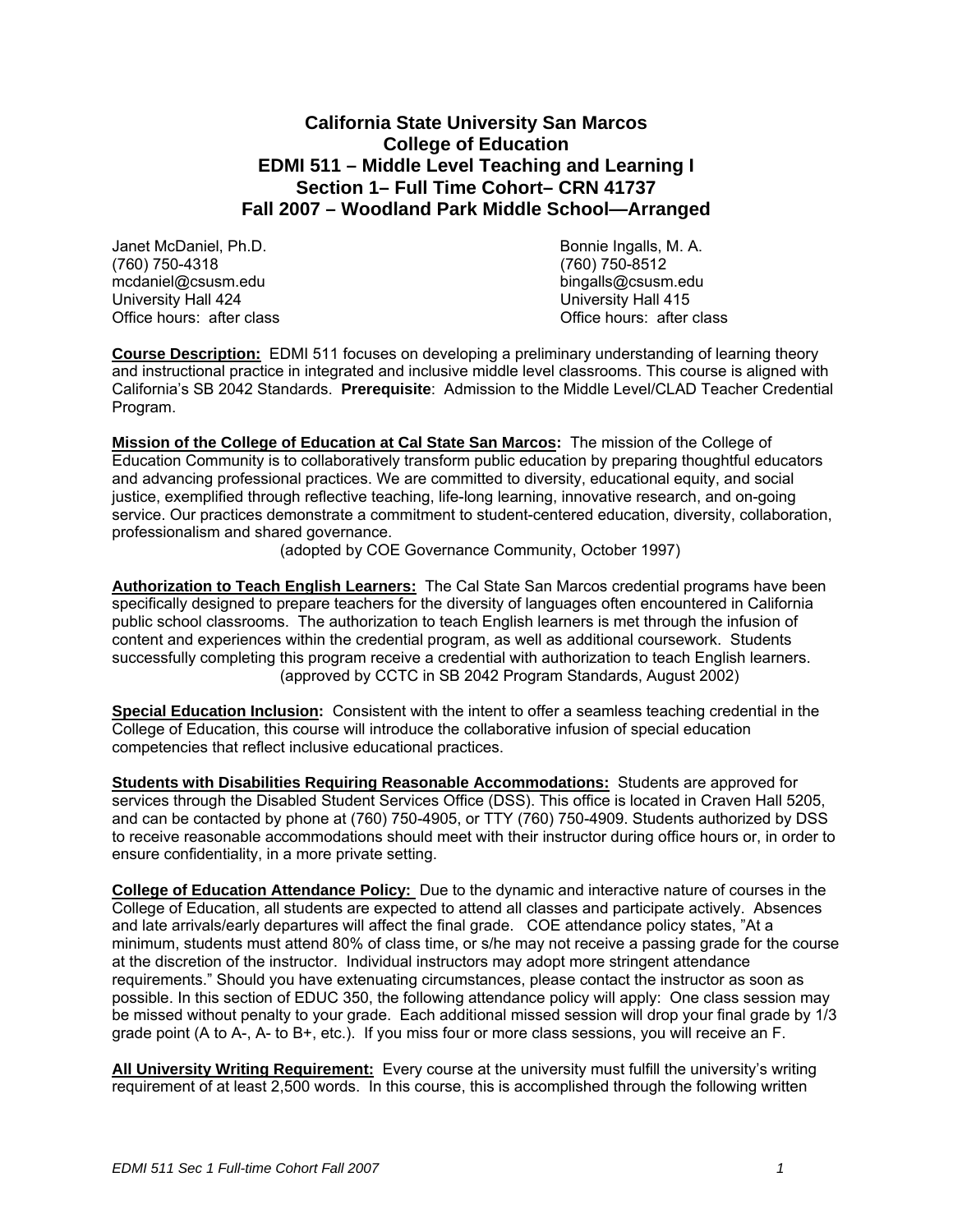assignments: Beginning of the Year, Interview of a Young Adolescent, and Creating a Classroom Environment.

**CSUSM Academic Honesty Policy:** Students will be expected to adhere to standards of academic honesty and integrity, as outlined in the Student Academic Honesty Policy. All written work and oral presentation assignments must be original work. All ideas/materials that are borrowed from other sources must have appropriate references to the original sources. Any quoted material should give credit to the source and be punctuated with quotation marks.

Students are responsible for honest completion of their work including examinations. There will be no tolerance for infractions. If you believe there has been an infraction by someone in the class, please bring it to the instructor's attention. The instructor reserves the right to discipline any student for academic dishonesty in accordance with the general rules and regulations of the university. Disciplinary action may include the lowering of grades and/or the assignment of a failing grade for an exam, assignment, or the class as a whole."

Incidents of academic dishonesty will be reported to the Dean of Students. Sanctions at the University level may include suspension or expulsion from the University.

**Plagiarism:** As a future educator, it is expected that each student will do his/her own work, and contribute equally to group projects and processes. Plagiarism or cheating is unacceptable under any circumstances. If you are in doubt about whether your work is paraphrased or plagiarized see the Plagiarism Prevention for Students website http://library.csusm.edu/plagiarism/index.html. If there are questions about academic honesty, please consult the University catalog.

**Grading & Expectations:** Teacher education is a professional preparation program. It is expected that students will come to class prepared to discuss the readings, submit required assignments, and participate in class activities. Students are expected to adhere to academic honesty and integrity, standards of dependability, confidentiality and writing achievement. Because it is important for teachers to be able to effectively communicate their ideas to students, parents, colleagues, and administrators, writing that is original, clear and error-free is a priority for the College of Education. It is expected that work will be turned in on time. Please discuss individual issues with the instructor. Furthermore,

- You must maintain a B average (3.0 GPA), with all grades at a C+ or better, in your teacher education courses to receive a teaching credential from the State of California.
- You can miss one class session without penalty. For each class session missed thereafter, your grade will decline by 1/3 for each absence (A to A-, A- to B+ etc.).
- Late assignments will be accepted only under extenuating circumstances. Consult the instructor in advance if an assignment will be turned in late.

| Α  | 93-100 points | в-   | 80-82 points |
|----|---------------|------|--------------|
| A- | 90-92 points  | $C+$ | 78-79 points |
| B+ | 88-89 points  | C    | 73-77 points |
| B  | 83-87 points  | C-   | 70-72 points |

**Use of Technology:** Students are expected to demonstrate competency in the use of various forms of technology (i.e. word processing, electronic mail, use of the Internet, and/or multimedia presentations). Specific requirements for course assignments with regard to technology are at the discretion of the instructor. Keep a digital copy of all assignments for use in your teaching portfolio. Details will be given in class.

**Electronic Communication Protocol:** Electronic correspondence is a part of your professional interactions. If you need to contact the instructor, e-mail is often the easiest way to do so. It is my intention to respond to all received e-mails in a timely manner. Please be reminded that e-mail and online discussions are a very specific form of communication, with their own nuances and etiquette. For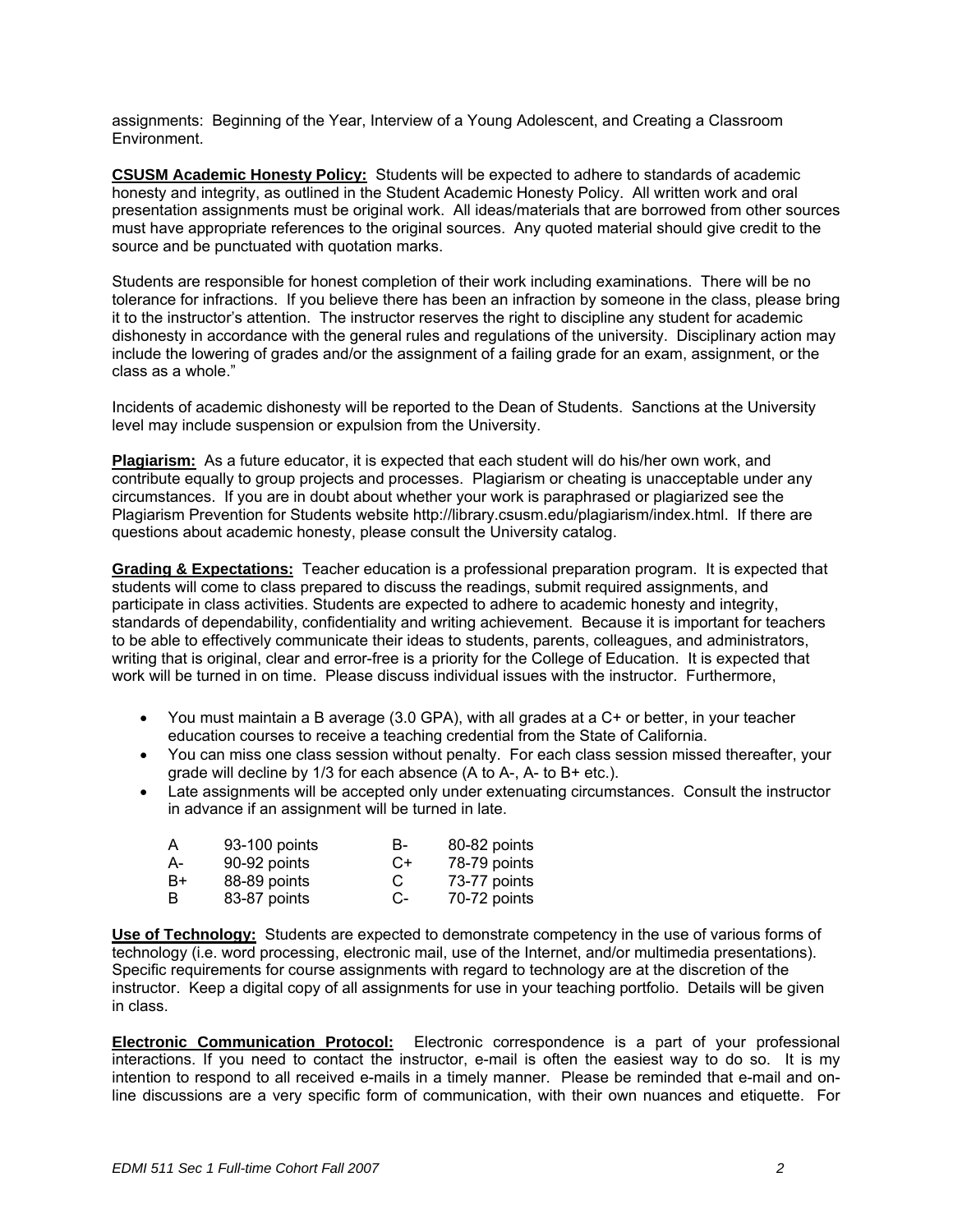instance, electronic messages sent in all upper case (or lower case) letters, major typos, or slang, often communicate more than the sender originally intended. With that said, please be mindful of all e-mail and on-line discussion messages you send to your colleagues, to faculty members in the College of Education, or to persons within the greater educational community. All electronic messages should be crafted with professionalism and care.

Things to consider:

- Would I say in person what this electronic message specifically says?
- How could this message be misconstrued?
- Does this message represent my highest self?
- Am I sending this electronic message to avoid a face-to-face conversation?

In addition, if there is ever a concern with an electronic message sent to you, please talk with the author in person in order to correct any confusion.

### **Course Objectives**

- Students will demonstrate knowledge of the principles of effective schooling for young adolescents.
- Students will demonstrate effective standards-based lesson planning that is responsive to the needs of diverse young adolescents.
- Students will interpret major theories of young adolescent development through course assignments.
- Students will identify and analyze a variety of multicultural/multilingual learner centered instructional strategies including those that maximize comprehensible input, student interactions, and learning strategies for content and language development.
- Students will develop strategies for designing student-centered classroom environments.

## **Required Texts**

- Grant, Carl. A. & Gillette, Maureen. (2005). *Learning to Teach Everyone's Children: Equity, Empowerment and Education that is Multicultural.* Belmont, CA: Thomson & Wadsworth.
- National Middle School Association. (2003). *Research and Resources in Support of This We Believe.* Westerville, OH.
- National Middle School Association. (2003). *This We Believe: Successful Schools for Young Adolescents*. Westerville, OH.
- Turnbull A., Turnbull, R. & Wehmeyer, M.L. (2007). *Exceptional Lives: Special Education in Today's Schools, 5th Ed*. Upper Saddle River, New Jersey: Pearson, Merrill Prentice Hall.
- Vatterott, C. (2007). Becoming a Middle Level Teacher: The Student Focused Teaching of Young Adolescents. New York: McGraw Hill.
- Villa, R. A. and Thousand, J. S. (2005). *Creating an Inclusive School* (2nd ed.). Alexandria, VA: Association for Supervision and Curriculum Development.
- Task Stream Electronic Portfolio, Must register and pay fee online @ http://www.TaskStream.com (register for 1 year minimum).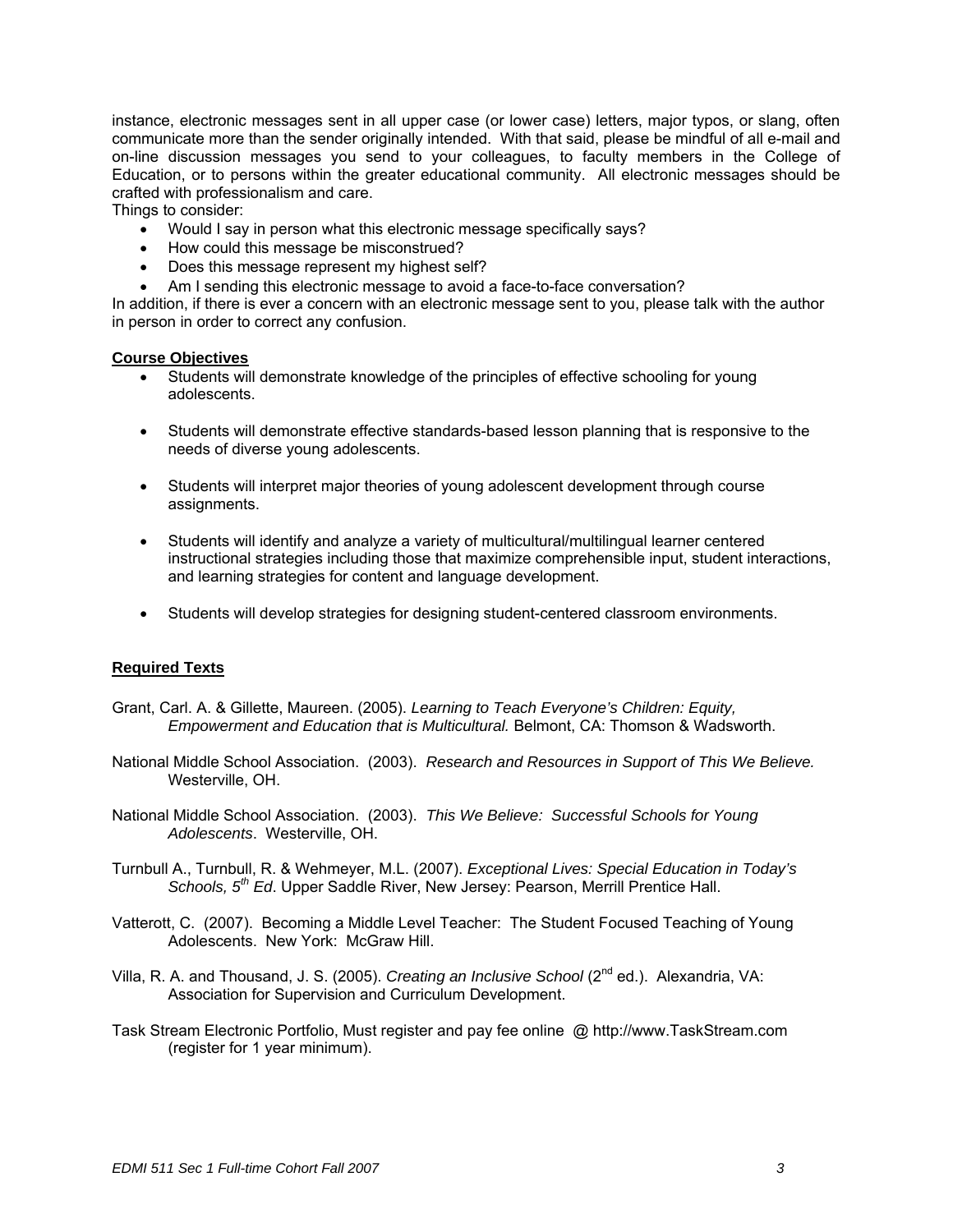# **Teacher Performance Expectation (TPE) Competencies**

The course objectives, assignments, and assessments have been aligned with the CTC standards for the Multiple Subjects Credential. This course is designed to help teachers seeking the Multiple Subjects Credential with Middle Level Certificate to develop the skills, knowledge, and attitudes necessary to assist schools and districts in implementing effective programs for all students. The successful candidate will be able to merge theory and practice in order to realize a comprehensive and extensive educational program for all students. You will be required to formally address the following TPEs in this course:

TPE 6e: Middle Level Philosophy and School Organization

TPE 10: Instructional Time

The Teacher Performance Expectations identified here are addressed in EDMI 511 through class discussions, activities, oral/visual presentations, and written assignments.

# **Assignments**

| Beginning the School Year: Due September 8 (WebCT site)<br>1.<br>(TPE addressed through this assignment: 6e)                                                                                                                                                                                                                                                                                                                                                                     | 20 points |  |  |
|----------------------------------------------------------------------------------------------------------------------------------------------------------------------------------------------------------------------------------------------------------------------------------------------------------------------------------------------------------------------------------------------------------------------------------------------------------------------------------|-----------|--|--|
| You will write a reflection your observation of a teacher during the first week of school.<br>See details below.                                                                                                                                                                                                                                                                                                                                                                 |           |  |  |
| Lesson Planning Workshop: Due September 28 (WebCT site)<br>2.<br>(TPE addressed through this assignment: 10)                                                                                                                                                                                                                                                                                                                                                                     | 20 points |  |  |
| You will complete a lesson plan as described in class. Details to come.                                                                                                                                                                                                                                                                                                                                                                                                          |           |  |  |
| Shadow a Young Adolescent: Due October 3 (WebCT site)<br>3.<br>(TPE addressed through this assignment: 6e)                                                                                                                                                                                                                                                                                                                                                                       | 20 points |  |  |
| You will shadow a young adolescent and write an analysis, relating the experience to<br>class texts and discussions. See details below.                                                                                                                                                                                                                                                                                                                                          |           |  |  |
| Creating the Classroom Environment Due October 12 (WebCT site)<br>4.<br>(TPE addressed through this assignment: 10)                                                                                                                                                                                                                                                                                                                                                              | 20 points |  |  |
| You will create a plan for organizing your middle school classroom. See details below.                                                                                                                                                                                                                                                                                                                                                                                           |           |  |  |
| TPE Reflective Statements (TaskStream) Due October 12<br>5.                                                                                                                                                                                                                                                                                                                                                                                                                      | 10 points |  |  |
| You will submit your TPE reflective statements to TaskStream in class on Oct 12. Each<br>TPE statement is 5 points. See details below.                                                                                                                                                                                                                                                                                                                                           |           |  |  |
| 6.<br>Participation: Self-evaluation due October 22 (WebCT site)                                                                                                                                                                                                                                                                                                                                                                                                                 | 10 points |  |  |
| This course is designed for active learning during class sessions. In order for this<br>course to succeed for individuals and the group, students must come to class prepared<br>to discuss assigned readings/topics and to participate in class activities. To receive<br>credit for class participation, you will submit a self-assessment on WebCT by October<br>22. The instructors will take your self-assessment into account when determining the<br>participation grade. |           |  |  |

- Do you participate in class discussions productively, sharing your knowledge and understandings?
- Do you interact productively with your peers, taking on a variety of roles (leader, follower, etc.)?
- Do you contribute appropriately to group work—do you "do your share"?
- Are you able to accept others' opinions?
- Are you supportive of others' ideas?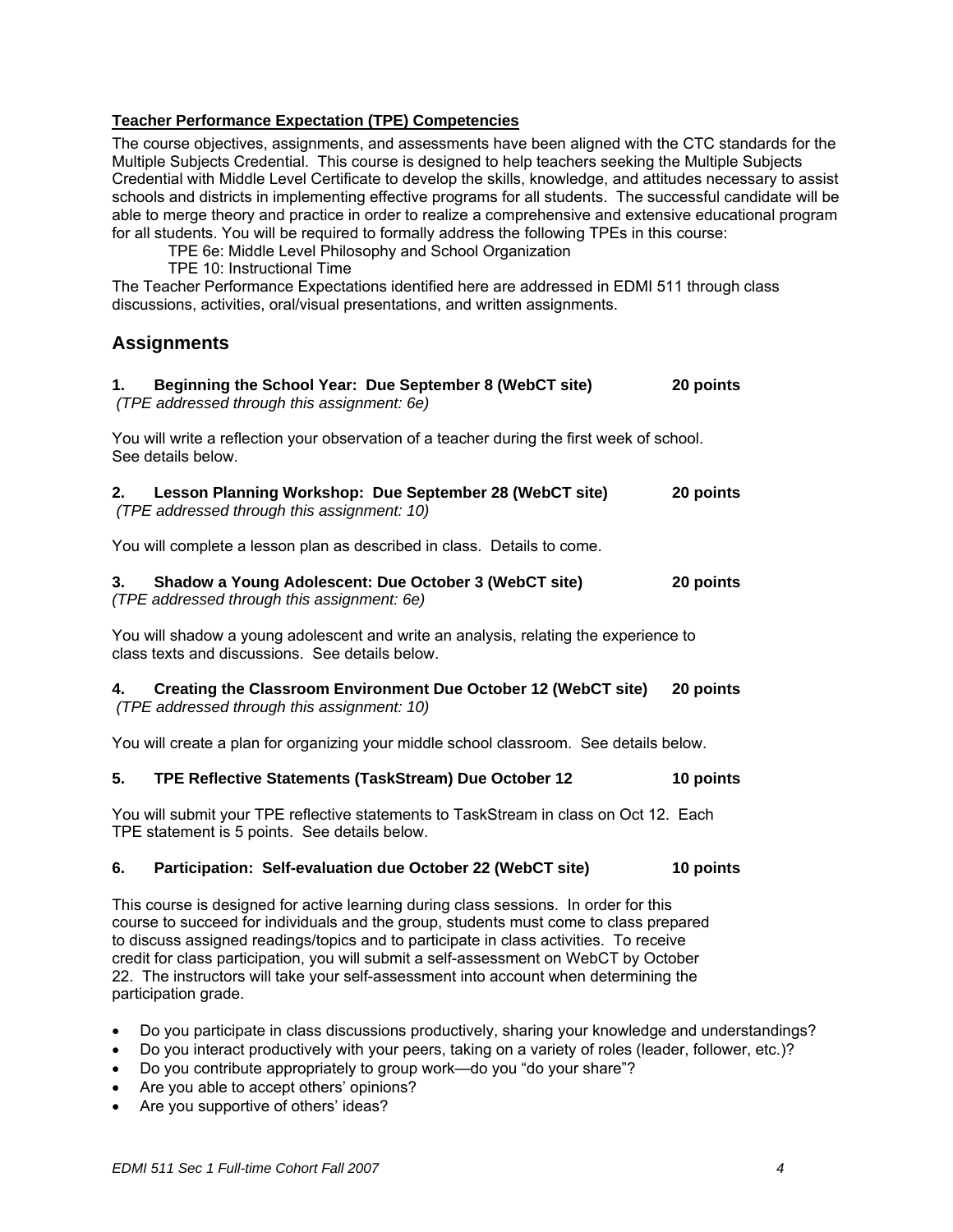- Do you support your peers during their presentations?
- Can you monitor and adjust your participation to allow for others' ideas as well as your own to be heard?

### **Assignment 1: Beginning the School Year (Critical Assessment Task TPE 6e)**

The beginning of the school year is a crucial time for students and teachers alike. Routines are established; expectations are set; classroom climate is forming. The purpose of this assignment is to have you discover the ways in which districts/schools/teachers establish climate, routines, and expectations for their students. If all goes well, much of this effort becomes invisible later on in the school year, so it is important to learn about the first days of the year. If you are able to do so, you will observe a teacher during teacher days and the first few days of school. If you are unable to do that, you will interview a teacher about the beginning of the year. Show your teacher this assignment—a copy is provided for that purpose. *Assure the teacher that you will not use real names in the written report.*

*Collecting the data*: Observe the beginning of the school year for a teacher *or* interview a teacher during this time. Take notes; these are the data for your written reflection about the beginning of school. In order to guide your observation/interview, the following points are suggested. Feel free to tailor your notes to your situation; add things not included here. Your role is to report and analyze, not to evaluate.

- I. During faculty meeting time prior to the first day of school:
	- 1. What topics are addressed for whole-faculty consideration?
	- 2. What questions or concerns do the teachers have?
	- 3. What needs to be done to prepare the classroom for the first day?
	- 4. What have you learned about the community, school and students?
- II. Interview the teacher. Suggested interview questions:
	- 1. Tell me about how you open the school year. What is most important to you in your first days?
	- 2. What do you expect of students in this class?
	- 3. What are some of the things you think I should look for that will help me to understand your classroom better?
	- 4. Tell me about the main things you want students to learn in this class. Are your goals academic, or also social, etc.? Do you expect the same thing of *all* the students?
	- 5. What role does multicultural education play in your classroom?
	- 6. What role does multilingual education play in your classroom? Do you adapt your instruction for students who are learning English? If so, how?
	- 7. What kinds of information do you already have about your students' abilities and achievement (test scores, transcripts, other records, informal assessments)? How important is that information to you now? How do you differentiate instruction for students with a wide range of abilities and achievements?
	- 8. What kinds of information about your students do you want to get within the first few weeks (academic? non-academic?)? How will you do that?
	- 9. How do you communicate with parents/caregivers at the beginning of the year?
	- 10. Do you coordinate your teaching with any others in the school (interdisciplinary team, subject area colleagues, etc.)? Who determines the content of your curriculum and the pace of your instruction for the year?
- III. If you are on site prior to the students coming into the classroom:
	- 1. Draw a diagram or take photos of the physical environment.<br>2. Take note of: bulletin boards and content, national/internatio
	- Take note of: bulletin boards and content, national/international symbols, multicultural/multilingual displays, posted lists of rules or expectations, other features of the classroom, how the teacher is dressed.
	- 3. In what ways does this classroom environment suggest, "diversity is valued here"?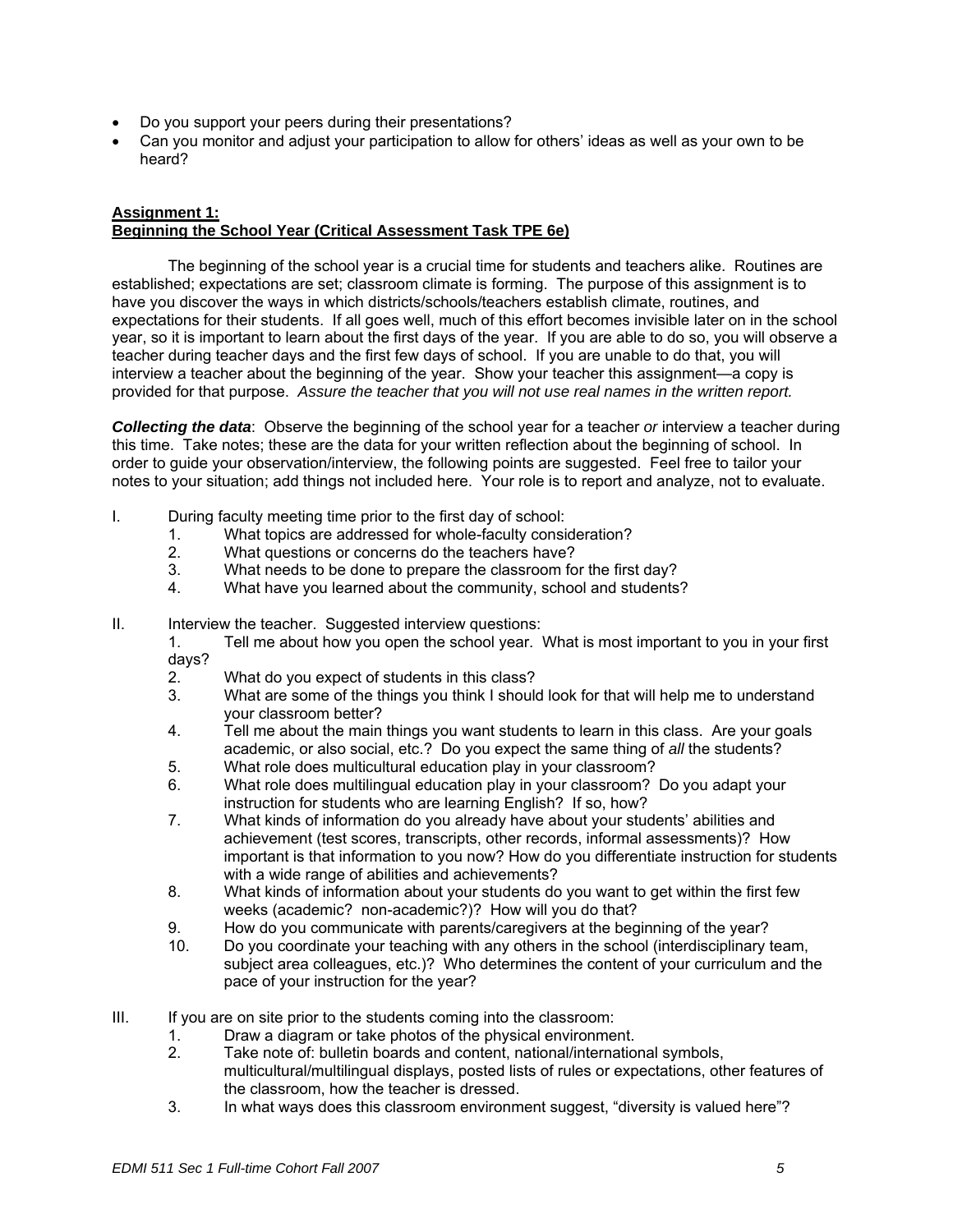- IV. If you are on site, choose one class period for detailed observation. As students enter the room:
	- 1. Where is the teacher standing/sitting?
	- 2. How do students enter?
	- 3. How do students get their seats (assigned?)?
	- 4. Draw a seating chart. Describe each student by gender, ethnicity/race, and any noticeable special needs.
	- 5. How does the teacher greet the students?
	- 6. How do students greet each other?
	- 7. Where do students put personal belongings/jackets/etc.?
	- 8. What are the students wearing?
- V. During the first three days of class:
	- 1. How soon does class start?
	- 2. How does the teacher let students know class has started?
	- 3. What are the teacher's first words?
	- 4. How does the teacher introduce himself/herself to the class?
	- 5. How does the teacher learn students' names?
	- 6. Note any "mixer" activity used to introduce students to each other. How do students learn their peers' names? How is a sense of community established in the classroom?
	- 7. How is the course (content) introduced? What does the teacher say the class is about?
	- 8. What does the teacher say about classroom expectations/student behavior? What does the teacher negotiate with the students?
	- 9. Note anything the teacher does or says to show that diversity is valued in the class.
	- 10. What kinds of collaboration between teacher/student, student/student, and student/others do you see?
	- 11. How does the teacher close the class session?
- VI. Interview a student. Suggested interview questions:
	- 1. How do you feel in this class?
	- 2. What is most important to you about the beginning of school?
	- 3. What are you expecting in this class?

### *Reflection (or, what to do after your observation/interview period is over):*

Once you have collected your observation and interview data, you are ready to write a reflection of 3 to 4 pages double-spaced (1,500-2,000 words). When you write, use pseudonyms for the teacher, school and students. *Never breech confidentiality by using the real names of persons in your writing for class.* 

How did the district/school/teacher establish a tone for the year? In what ways did the practices you observed relate to the middle school concept (*TWB*)? What were the most important experiences of the teacher and students in the first few days of school? What questions remain unanswered in your mind following your observation?

You are not judging or evaluating the teacher/s; rather, you are interpreting that particular "beginning of the year" for your classmates and instructor to understand.

Exemplary reflections are characterized by:

- Interesting and supportive examples for generalizations
- Integration of *This We Believe* books
- Correct grammar, syntax, spelling

*Schedule for this assignment:* Reflections are due on September 8 by 5 PM to the WebCT site.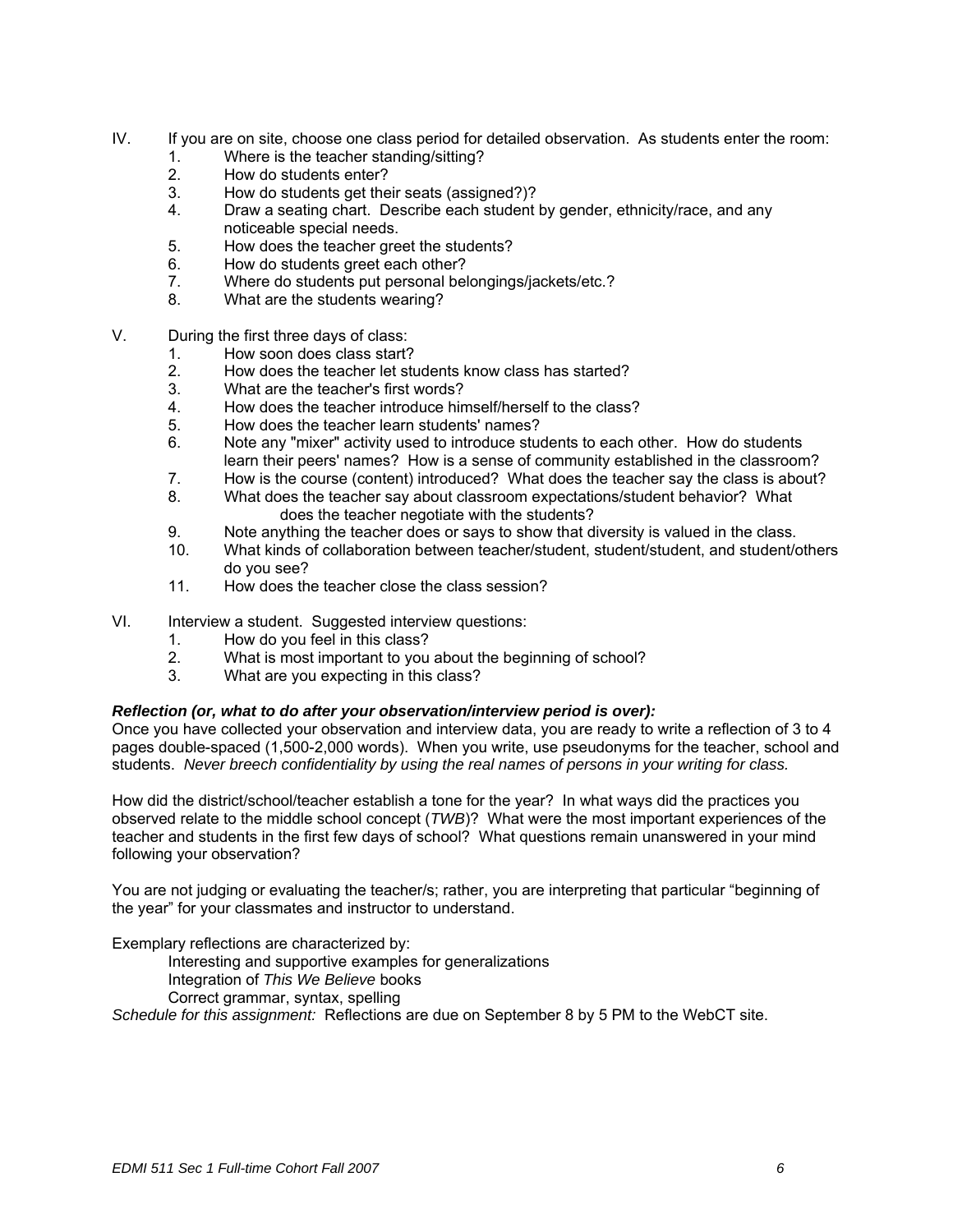## **Assignment 2: Shadow a Young Adolescent (Critical Assessment Task TPE 6e)**

In this case study, you will focus on a particular middle school student. The purposes of this assignment are: (1) to help you make connections between the theoretical material you have read concerning early adolescence and the actual students in your schools, and (2) to help you raise additional issues or questions regarding middle school students.

*Collecting information:* Spend one full day with your assigned student, following the student through the school day. As the day starts, make an arrangement with the student regarding your proximity to him or her. It is not necessary that you sit next to the student in classes—the back of the room is fine. Most students enjoy the shadowing and will invite the observers to join them at lunch, etc. But you can observe from a distance if necessary. Ask the student some questions during the day in as informal a manner as possible, or arrange a short interview after school or another day. *Do not tape record the student and do not use the student's real name in the case study report.* Ask yourself the following questions and make notes on each:

How does the student behave in different classes and contexts? Are there consistent patterns of behavior or do you notice different behaviors in different contexts? In addition to classes, be sure to include observations of lunch, playground, gym, and any after school activities.

What is the school day like from a student's perspective? What are the highs and lows? What is the horizontal curriculum (i.e., across different courses and subject areas) like? Are connections made among the student's various courses? To what degree do teachers send messages that the student is "valued"?

What are the student's perceptions of what school is all about? What are her/his perceptions of each subject? What does it mean to your student to learn "math" or "language arts"? What are her/his favorite and least favorite subjects? Why? What is her/his attitude toward assessment?

Note the student's *physical* development. Does s/he seem to feel "comfortable" with her/his appearance? Note the student's *social* development. Who are the student's friends? Do these friends spend time with one another outside of school? Does s/he appear to be more influenced by peers or by parents? Does s/he interact frequently with members of the opposite gender? Note the student's sense of *identity* (versus inferiority). Note the student's sense of *ethics*. If s/he confronted a dilemma during the observation, note how the student reacted. Note the student's frame of *thinking*. Does s/he appear to be more of a concrete thinker or more of a formal thinker? *Writing the case study report:* After collecting information, write your case study in two parts: (1) a description of the student and her/his day and (2) an analysis of the student and her/his day. These should be near–equal parts of the case study (about 3-4 pages each, for a total of 6-8 pages).

*Description:* Report to your readers what the day was like. Lead us through the school day chronologically so that we see what happened from arrival through departure. Describe the student physically. Tell us a little bit about each class period or activity, although you will not be able to report a great deal of detail. In this section, include the episodes that will be important to your analysis.

*Analysis:* After describing the student's day, think about what this case means. In your analysis, incorporate what you have been learning about early adolescence and instructional implications of early adolescent development. You will not be able to answer all of the following questions, but perhaps they will give you somewhere to begin in thinking about your analysis:

Where does the student seem to be in her/his development (physically, socially, ethically, personality/identity and/or cognitively)? Provide support from your data. Make connections to the theoretical models we have addressed in class, but *do no diagnose the student in any absolute*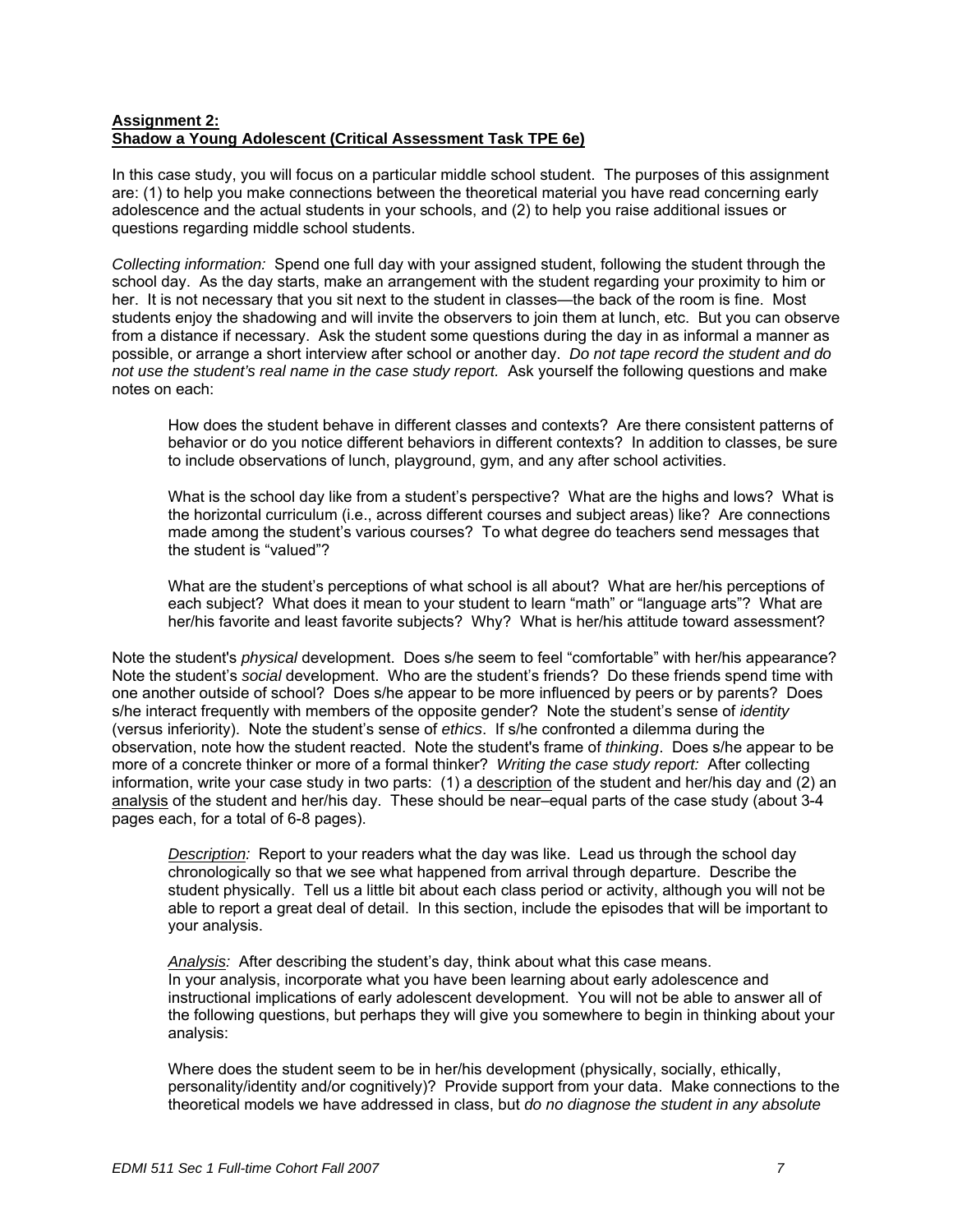*terms.* (E.g., do not say, "This student is at the concrete operational stage." Instead, say, "When the student was working on his math problems, his use of manipulatives indicated he may have been thinking at the concrete operational stage.") Remember, you have seen the student for only one day, and it would be presumptuous of you to make sweeping statements that categorize the student based on such a short acquaintance.

What have you learned about the student in relationship to the school? How does your case fit within the material covered in your readings and in class? What issues about middle level schooling are raised through your observations?

What are the implications of your case for your work as a teacher? If you were a teacher to this student, what are some still unanswered questions that you would like to have answered? What do you think you might do in your classroom to address the needs of this student?

Focus on a particular theme or issue that best characterizes what you have observed. This may be a theme concerning the student (e.g., "the enthusiastic student"), the day ("a day in the 7th grade village"), or an issue ("caring for a special needs middle school student"). Choose the most interesting or important aspects of this experience to include in the case study. *Even though we have suggested many questions for you to think about, do not try to be all-inclusive in your analysis.* 

#### *Criteria for evaluation:*

Exemplary papers are characterized by:

Completeness of description Interesting and supportive examples for analysis Reasonable inferences so that the analysis and the descriptive data are compatible Integration of your readings & class sessions into the case study Correct grammar, syntax, spelling

Length: 4 to 5 pages double-spaced (2,000-2,500 words).

#### **Assignment 4: Creating the Classroom Environment (Critical Assessment Task TPE 10)**

YOU'VE GOT THE JOB! (Now, what?)

Pretend you've just shaken the principal's hand and accepted that job offer! You're excited, prepared to change the world! You walk away from her office, and wonder, "What do I do now?" Remembering this assignment, you'll say, "Oh yeah, I have a plan!"

A Middle School Classroom: Create a plan for managing your first classroom environment, one serving the needs of adolescents. Change your plan as you learn, but use it as a scaffold for "real world" experience.

Your Students: Make up a class including grade level, subject area, and demographics. There are 32 students in your class. Be realistic; analyze data from school districts at which you will apply. Include data and cite your source.

- What percentage will have Individualized Instruction Plans or 504 Plans?
- What percentage will be English Language Learners?
- What other kids might have special needs not identified? Who are they?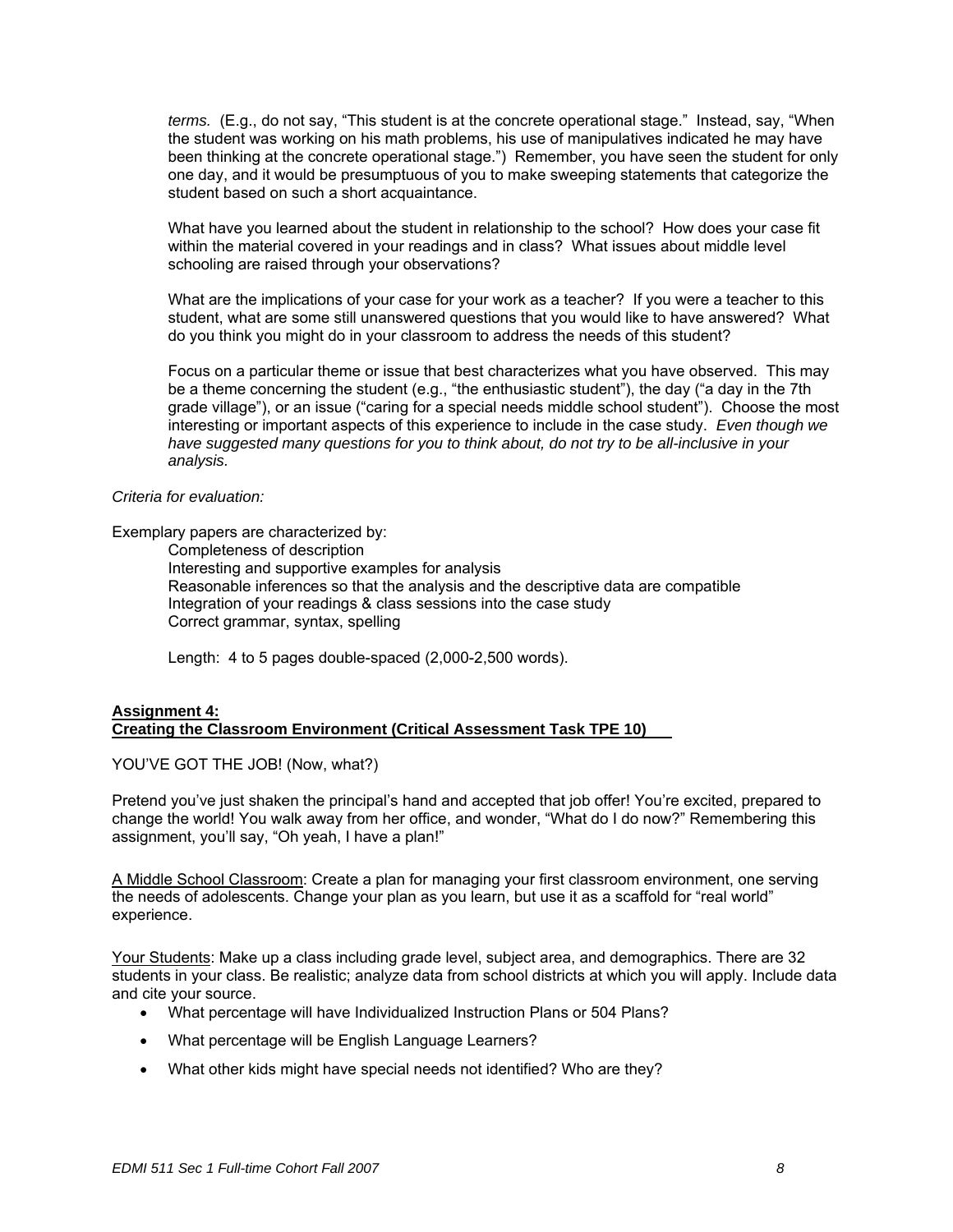First Days: Describe at least three activities building community in your classroom at the beginning of the school year.

- What will you do the first days of the school year to introduce yourself, learn about students, encourage students to learn about each other, and build a community of learners? Keep in mind the needs of adolescent learners!
- Use a resource, and cite your source.

Classroom: *Map* and *describe* the physical arrangement of your classroom. In detail, draw student desks, teacher desk (or work area), multimedia devices, computers, windows, bookcases, sinks, etc. Visit a school, take pictures, or use your imagination.

- How does your arrangement accommodate adolescents?
- Use a resource, and cite your source.

Procedures: Describe procedures for the day-to-day operation of your classroom.

- How will you begin the day?
- How will students sharpen pencils? When do they ask to go the bathroom or get a drink of water?
- How do they pass out and collect papers or materials?
- How do you dismiss the students after the bell rings?
- What other procedures might you consider?
- Use one resource, and cite your source.

Rules/Agreements: Describe the rules or agreements in your classroom.

- What is the process you use for developing rules or agreements?
- Do you have a rule about which you feel strongly?
- How will you enforce consequences for kids' positive and negative choices?
- Use a resource, and cite your source.

Grouping: Identify two (2) or three (3) different grouping strategies you will use.

- How will you make certain group members are accountable to you and to their group?
- Why and when will you group them differently? What are the purposes for different grouping strategies?
- Use a resource, and cite your source.

Communication: A community of learners includes teachers, students, parents, and caregivers; communication is key to building community.

- How will you communicate with parents and other caregivers?
- How will you let students know about important events and assignments?

Put it Together: Use a notebook with dividers, make a foldable, or have another creative way to put this together…and use it!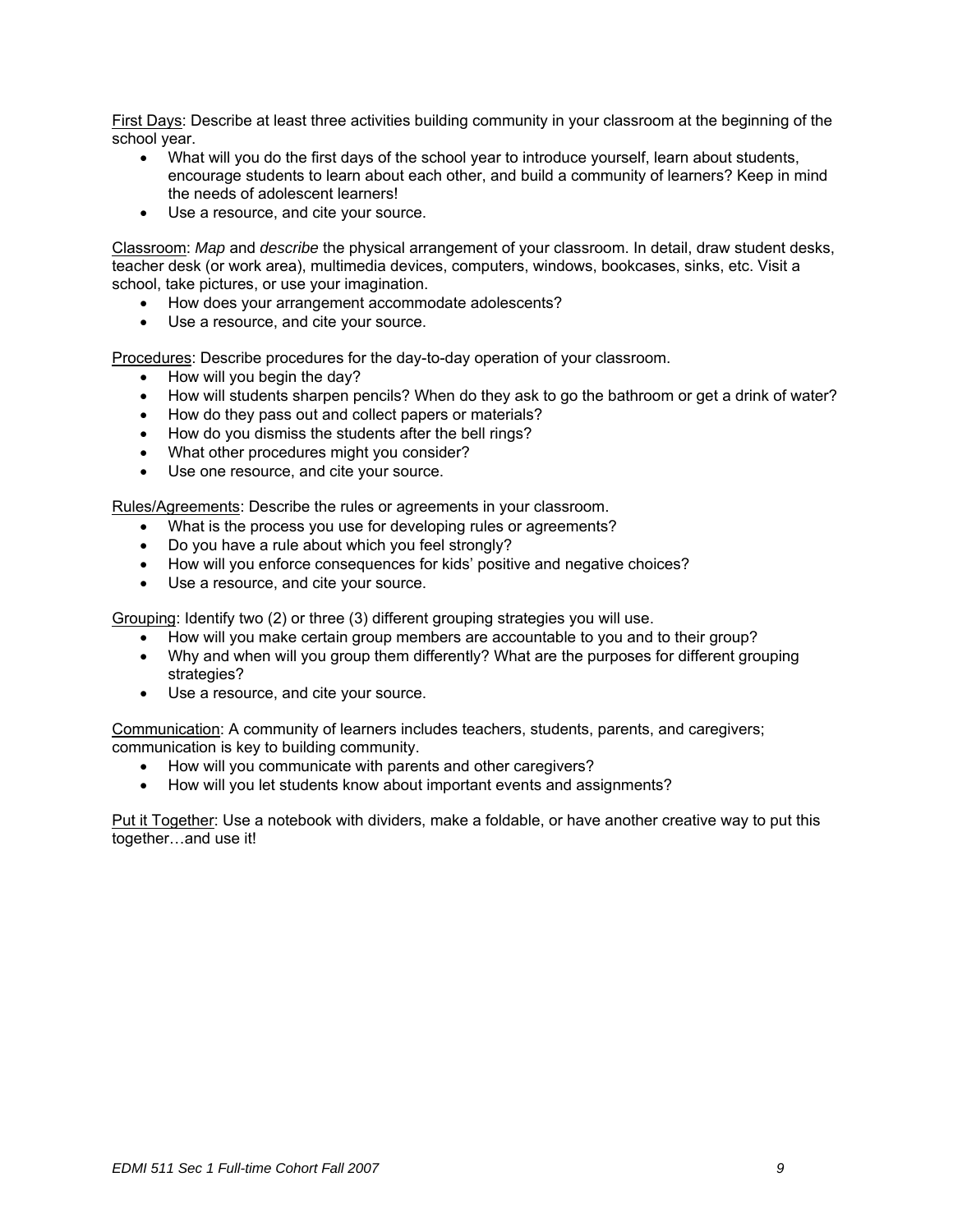*Scoring Guide: Classroom Environment Plan* 

|                                     | Perfect!      | Good!                | Okay | Incomplete  | Not here                 |
|-------------------------------------|---------------|----------------------|------|-------------|--------------------------|
| Score/<br>Category                  | $\frac{5}{+}$ | $\frac{4}{\sqrt{2}}$ | 3.5  | $\mathbf 2$ | $\frac{1}{\circledcirc}$ |
| <b>Follows</b><br><b>Directions</b> |               |                      |      |             |                          |
| Complete                            |               |                      |      |             |                          |
| Neat,<br>Colorful,<br>Creative      |               |                      |      |             |                          |
| Spelling,<br>Grammar,<br>Mechanics  |               |                      |      |             |                          |
| Thoughtful,<br>Accurate<br>(x2)     |               |                      |      |             |                          |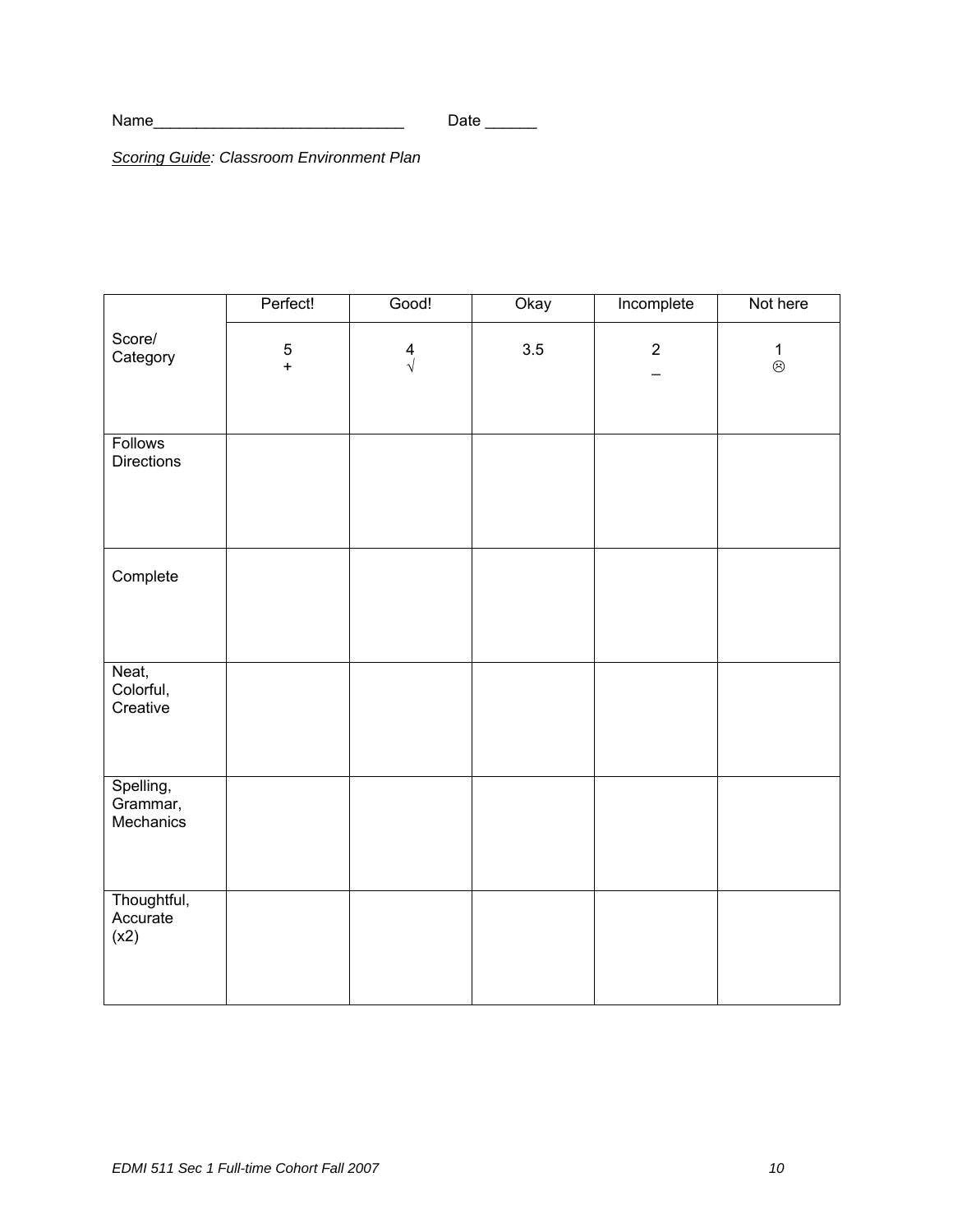## **Assignment 5: TPE Reflective Statements**

In EDMI 511, you are specifically responsible for writing a reflective statement for TPEs 6E and 10 in the TaskStream Electronic Portfolio. You must attach your Beginning of the Year or Shadow a Student reflection as an artifact to support your ideas for TPE 6e, and either the Lesson Plan or Creating a Classroom Environment for TPE 10. You may attach other artifacts that also support your ideas. The same artifact may appear in multiple TPE reflections.

Each assigned response will relate to course assignments, discussions, and/or readings that provide a deeper understanding of the specified TPE. As you write, the goal is to describe your learning as it relates to the TPE, to analyze artifacts (assignments) and explain how they are evidence of your learning, and to reflect on the significance of your learning (the "so what?") and where you need to go next related to the TPE. A four paragraph structure will help you develop your response:

- **1st Paragraph**: Introduction to your response that uses the words of the TPE. DO NOT restate the TPE; instead, introduce your reader to the focus of your response as it relates to the TPE. This is basically an extended thesis statement related to the TPE (refer to *TPEs-at-a-Glance with Salient Features* on the COE website)
- **2nd Paragraph**: Explain how one attached artifact is evidence of your learning related to the TPE. The key here is "evidence." How does this artifact prove that you have learned something specific related to the TPE?
- **3rd Paragraph**: Explain how another attached artifact is evidence of your learning related to the TPE. (Optional for EDMI 511)
- **4th Paragraph**: Reflect upon and summarize the significance of your learning overall (connected to the TPE) and explain what you still need to learn related to this TPE. This addresses the "so what?" of your learning.

Please be succinct in your writing; more is NOT better. State your ideas clearly and keep them grounded in the evidence of your learning as represented by your artifacts. When you submit each TPE response, you will receive feedback from the instructor that asks for revisions or says that you are done. You will not get full credit for this assignment if you are asked to revise and you do not. Please continue to check your Taskstream portfolio until the instructor says you are done with each TPE response for the course. More details about using Taskstream will be given in class and can be found the Taskstream website.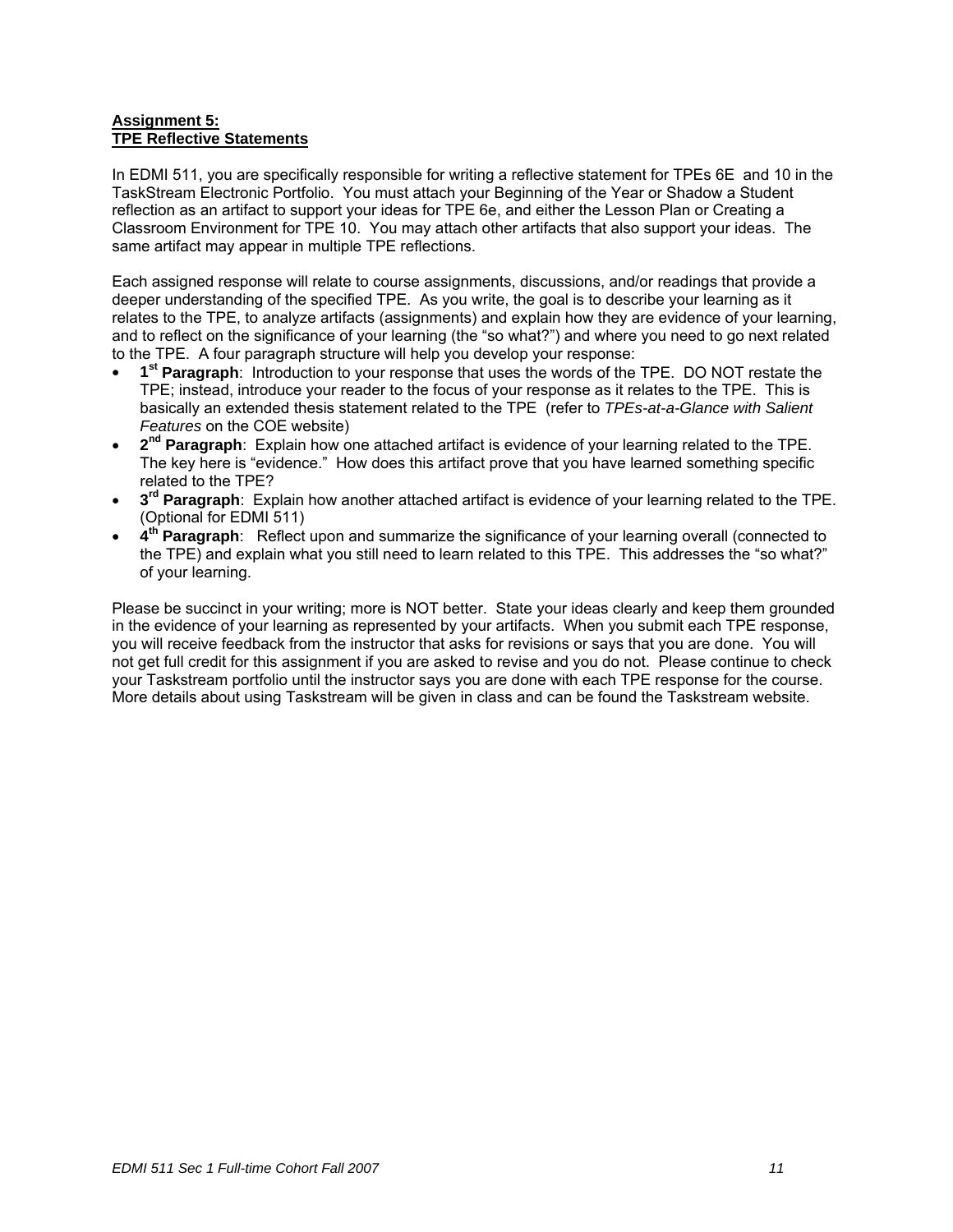## **EDMI 511 Section 1 Course Schedule Fall 2007 (The instructors reserve the right to alter the course schedule depending on guest speakers and teachable moments.)**

| August 30<br>Research/Resources TWB<br>AM<br>community<br>(JMcD)<br>Debrief<br>beginning of year<br>Vatterott ch 2<br>Sept 5<br>Young<br><b>PM</b><br>adolescent<br>(BI)<br>development I:<br>Physical,<br>intellectual<br>development<br>Motivation<br>Sept 6<br>AM<br>(ED)<br>Middle school<br>Vatterott ch 1<br>Sept 6<br><b>PM</b><br>concept<br>(JMcD)<br>Skim the gr 6-8 standards at CDE:<br>http://www.cde.ca.gov/be/st/ss/<br>State standards<br>Explore Testing/Accountability at CDE:<br>for $gr 6-8$<br>http://www.cde.ca.gov/ta/<br>Beginning of the Year Study due Sept 8 to WebCT<br>Vatterott ch 3<br>Sept 14<br>Young<br><b>PM</b><br>adolescent<br>(JMcD)<br>development II:<br>www.nmsa.org<br>Emotional, social<br>Research summary on Young Adolescent Development<br>development<br>Sept 19<br>Insructional<br>Vatterott ch 6, 7 (log due on Sat. Sept 15 at 5 PMetc.)<br><b>PM</b><br>goals and<br>(BI)<br>objectives<br>Sept 20<br>Shadow a<br>AM & PM<br>student<br>Debrief student<br>Vatterott ch 8, 9, 10<br>Sept 21<br><b>PM</b><br>shadowing<br>(BI, JMcD)<br>Lesson planning<br>workshop I<br>Sept 25<br>Lesson planning<br>Lesson Planning Workshop due Sept 28 on WebCT<br>workshop II<br>AM<br>(BI, JMcD)<br>Vatterott ch 4, Grant & Gillette ch 3<br>October 1<br>Classroom<br><b>PM</b><br>environment I<br>(BI)<br>October 3<br><b>Student Study due Oct 3 on WebCT</b><br>Classroom<br><b>PM</b><br>environment I | <b>Date</b> | <b>Topic</b>    | <b>Readings and Assignments Due</b> |
|---------------------------------------------------------------------------------------------------------------------------------------------------------------------------------------------------------------------------------------------------------------------------------------------------------------------------------------------------------------------------------------------------------------------------------------------------------------------------------------------------------------------------------------------------------------------------------------------------------------------------------------------------------------------------------------------------------------------------------------------------------------------------------------------------------------------------------------------------------------------------------------------------------------------------------------------------------------------------------------------------------------------------------------------------------------------------------------------------------------------------------------------------------------------------------------------------------------------------------------------------------------------------------------------------------------------------------------------------------------------------------------------------------------------------------------------------------|-------------|-----------------|-------------------------------------|
|                                                                                                                                                                                                                                                                                                                                                                                                                                                                                                                                                                                                                                                                                                                                                                                                                                                                                                                                                                                                                                                                                                                                                                                                                                                                                                                                                                                                                                                         |             | <b>Building</b> | This We Believe                     |
|                                                                                                                                                                                                                                                                                                                                                                                                                                                                                                                                                                                                                                                                                                                                                                                                                                                                                                                                                                                                                                                                                                                                                                                                                                                                                                                                                                                                                                                         |             |                 |                                     |
|                                                                                                                                                                                                                                                                                                                                                                                                                                                                                                                                                                                                                                                                                                                                                                                                                                                                                                                                                                                                                                                                                                                                                                                                                                                                                                                                                                                                                                                         |             |                 |                                     |
|                                                                                                                                                                                                                                                                                                                                                                                                                                                                                                                                                                                                                                                                                                                                                                                                                                                                                                                                                                                                                                                                                                                                                                                                                                                                                                                                                                                                                                                         |             |                 |                                     |
|                                                                                                                                                                                                                                                                                                                                                                                                                                                                                                                                                                                                                                                                                                                                                                                                                                                                                                                                                                                                                                                                                                                                                                                                                                                                                                                                                                                                                                                         |             |                 |                                     |
|                                                                                                                                                                                                                                                                                                                                                                                                                                                                                                                                                                                                                                                                                                                                                                                                                                                                                                                                                                                                                                                                                                                                                                                                                                                                                                                                                                                                                                                         |             |                 |                                     |
|                                                                                                                                                                                                                                                                                                                                                                                                                                                                                                                                                                                                                                                                                                                                                                                                                                                                                                                                                                                                                                                                                                                                                                                                                                                                                                                                                                                                                                                         |             |                 |                                     |
|                                                                                                                                                                                                                                                                                                                                                                                                                                                                                                                                                                                                                                                                                                                                                                                                                                                                                                                                                                                                                                                                                                                                                                                                                                                                                                                                                                                                                                                         |             |                 |                                     |
|                                                                                                                                                                                                                                                                                                                                                                                                                                                                                                                                                                                                                                                                                                                                                                                                                                                                                                                                                                                                                                                                                                                                                                                                                                                                                                                                                                                                                                                         |             |                 |                                     |
|                                                                                                                                                                                                                                                                                                                                                                                                                                                                                                                                                                                                                                                                                                                                                                                                                                                                                                                                                                                                                                                                                                                                                                                                                                                                                                                                                                                                                                                         |             |                 |                                     |
|                                                                                                                                                                                                                                                                                                                                                                                                                                                                                                                                                                                                                                                                                                                                                                                                                                                                                                                                                                                                                                                                                                                                                                                                                                                                                                                                                                                                                                                         |             |                 |                                     |
|                                                                                                                                                                                                                                                                                                                                                                                                                                                                                                                                                                                                                                                                                                                                                                                                                                                                                                                                                                                                                                                                                                                                                                                                                                                                                                                                                                                                                                                         |             |                 |                                     |
|                                                                                                                                                                                                                                                                                                                                                                                                                                                                                                                                                                                                                                                                                                                                                                                                                                                                                                                                                                                                                                                                                                                                                                                                                                                                                                                                                                                                                                                         |             |                 |                                     |
|                                                                                                                                                                                                                                                                                                                                                                                                                                                                                                                                                                                                                                                                                                                                                                                                                                                                                                                                                                                                                                                                                                                                                                                                                                                                                                                                                                                                                                                         |             |                 |                                     |
|                                                                                                                                                                                                                                                                                                                                                                                                                                                                                                                                                                                                                                                                                                                                                                                                                                                                                                                                                                                                                                                                                                                                                                                                                                                                                                                                                                                                                                                         |             |                 |                                     |
|                                                                                                                                                                                                                                                                                                                                                                                                                                                                                                                                                                                                                                                                                                                                                                                                                                                                                                                                                                                                                                                                                                                                                                                                                                                                                                                                                                                                                                                         |             |                 |                                     |
|                                                                                                                                                                                                                                                                                                                                                                                                                                                                                                                                                                                                                                                                                                                                                                                                                                                                                                                                                                                                                                                                                                                                                                                                                                                                                                                                                                                                                                                         |             |                 |                                     |
|                                                                                                                                                                                                                                                                                                                                                                                                                                                                                                                                                                                                                                                                                                                                                                                                                                                                                                                                                                                                                                                                                                                                                                                                                                                                                                                                                                                                                                                         |             |                 |                                     |
|                                                                                                                                                                                                                                                                                                                                                                                                                                                                                                                                                                                                                                                                                                                                                                                                                                                                                                                                                                                                                                                                                                                                                                                                                                                                                                                                                                                                                                                         |             |                 |                                     |
|                                                                                                                                                                                                                                                                                                                                                                                                                                                                                                                                                                                                                                                                                                                                                                                                                                                                                                                                                                                                                                                                                                                                                                                                                                                                                                                                                                                                                                                         |             |                 |                                     |
|                                                                                                                                                                                                                                                                                                                                                                                                                                                                                                                                                                                                                                                                                                                                                                                                                                                                                                                                                                                                                                                                                                                                                                                                                                                                                                                                                                                                                                                         |             |                 |                                     |
|                                                                                                                                                                                                                                                                                                                                                                                                                                                                                                                                                                                                                                                                                                                                                                                                                                                                                                                                                                                                                                                                                                                                                                                                                                                                                                                                                                                                                                                         |             |                 |                                     |
|                                                                                                                                                                                                                                                                                                                                                                                                                                                                                                                                                                                                                                                                                                                                                                                                                                                                                                                                                                                                                                                                                                                                                                                                                                                                                                                                                                                                                                                         |             |                 |                                     |
|                                                                                                                                                                                                                                                                                                                                                                                                                                                                                                                                                                                                                                                                                                                                                                                                                                                                                                                                                                                                                                                                                                                                                                                                                                                                                                                                                                                                                                                         |             |                 |                                     |
|                                                                                                                                                                                                                                                                                                                                                                                                                                                                                                                                                                                                                                                                                                                                                                                                                                                                                                                                                                                                                                                                                                                                                                                                                                                                                                                                                                                                                                                         |             |                 |                                     |
|                                                                                                                                                                                                                                                                                                                                                                                                                                                                                                                                                                                                                                                                                                                                                                                                                                                                                                                                                                                                                                                                                                                                                                                                                                                                                                                                                                                                                                                         |             |                 |                                     |
|                                                                                                                                                                                                                                                                                                                                                                                                                                                                                                                                                                                                                                                                                                                                                                                                                                                                                                                                                                                                                                                                                                                                                                                                                                                                                                                                                                                                                                                         |             |                 |                                     |
|                                                                                                                                                                                                                                                                                                                                                                                                                                                                                                                                                                                                                                                                                                                                                                                                                                                                                                                                                                                                                                                                                                                                                                                                                                                                                                                                                                                                                                                         |             |                 |                                     |
|                                                                                                                                                                                                                                                                                                                                                                                                                                                                                                                                                                                                                                                                                                                                                                                                                                                                                                                                                                                                                                                                                                                                                                                                                                                                                                                                                                                                                                                         |             |                 |                                     |
|                                                                                                                                                                                                                                                                                                                                                                                                                                                                                                                                                                                                                                                                                                                                                                                                                                                                                                                                                                                                                                                                                                                                                                                                                                                                                                                                                                                                                                                         |             |                 |                                     |
|                                                                                                                                                                                                                                                                                                                                                                                                                                                                                                                                                                                                                                                                                                                                                                                                                                                                                                                                                                                                                                                                                                                                                                                                                                                                                                                                                                                                                                                         |             |                 |                                     |
|                                                                                                                                                                                                                                                                                                                                                                                                                                                                                                                                                                                                                                                                                                                                                                                                                                                                                                                                                                                                                                                                                                                                                                                                                                                                                                                                                                                                                                                         |             |                 |                                     |
|                                                                                                                                                                                                                                                                                                                                                                                                                                                                                                                                                                                                                                                                                                                                                                                                                                                                                                                                                                                                                                                                                                                                                                                                                                                                                                                                                                                                                                                         |             |                 |                                     |
|                                                                                                                                                                                                                                                                                                                                                                                                                                                                                                                                                                                                                                                                                                                                                                                                                                                                                                                                                                                                                                                                                                                                                                                                                                                                                                                                                                                                                                                         |             |                 |                                     |
|                                                                                                                                                                                                                                                                                                                                                                                                                                                                                                                                                                                                                                                                                                                                                                                                                                                                                                                                                                                                                                                                                                                                                                                                                                                                                                                                                                                                                                                         |             |                 |                                     |
|                                                                                                                                                                                                                                                                                                                                                                                                                                                                                                                                                                                                                                                                                                                                                                                                                                                                                                                                                                                                                                                                                                                                                                                                                                                                                                                                                                                                                                                         |             |                 |                                     |
|                                                                                                                                                                                                                                                                                                                                                                                                                                                                                                                                                                                                                                                                                                                                                                                                                                                                                                                                                                                                                                                                                                                                                                                                                                                                                                                                                                                                                                                         |             |                 |                                     |
|                                                                                                                                                                                                                                                                                                                                                                                                                                                                                                                                                                                                                                                                                                                                                                                                                                                                                                                                                                                                                                                                                                                                                                                                                                                                                                                                                                                                                                                         |             |                 |                                     |
|                                                                                                                                                                                                                                                                                                                                                                                                                                                                                                                                                                                                                                                                                                                                                                                                                                                                                                                                                                                                                                                                                                                                                                                                                                                                                                                                                                                                                                                         |             |                 |                                     |
|                                                                                                                                                                                                                                                                                                                                                                                                                                                                                                                                                                                                                                                                                                                                                                                                                                                                                                                                                                                                                                                                                                                                                                                                                                                                                                                                                                                                                                                         |             |                 |                                     |
|                                                                                                                                                                                                                                                                                                                                                                                                                                                                                                                                                                                                                                                                                                                                                                                                                                                                                                                                                                                                                                                                                                                                                                                                                                                                                                                                                                                                                                                         | (BI)        |                 |                                     |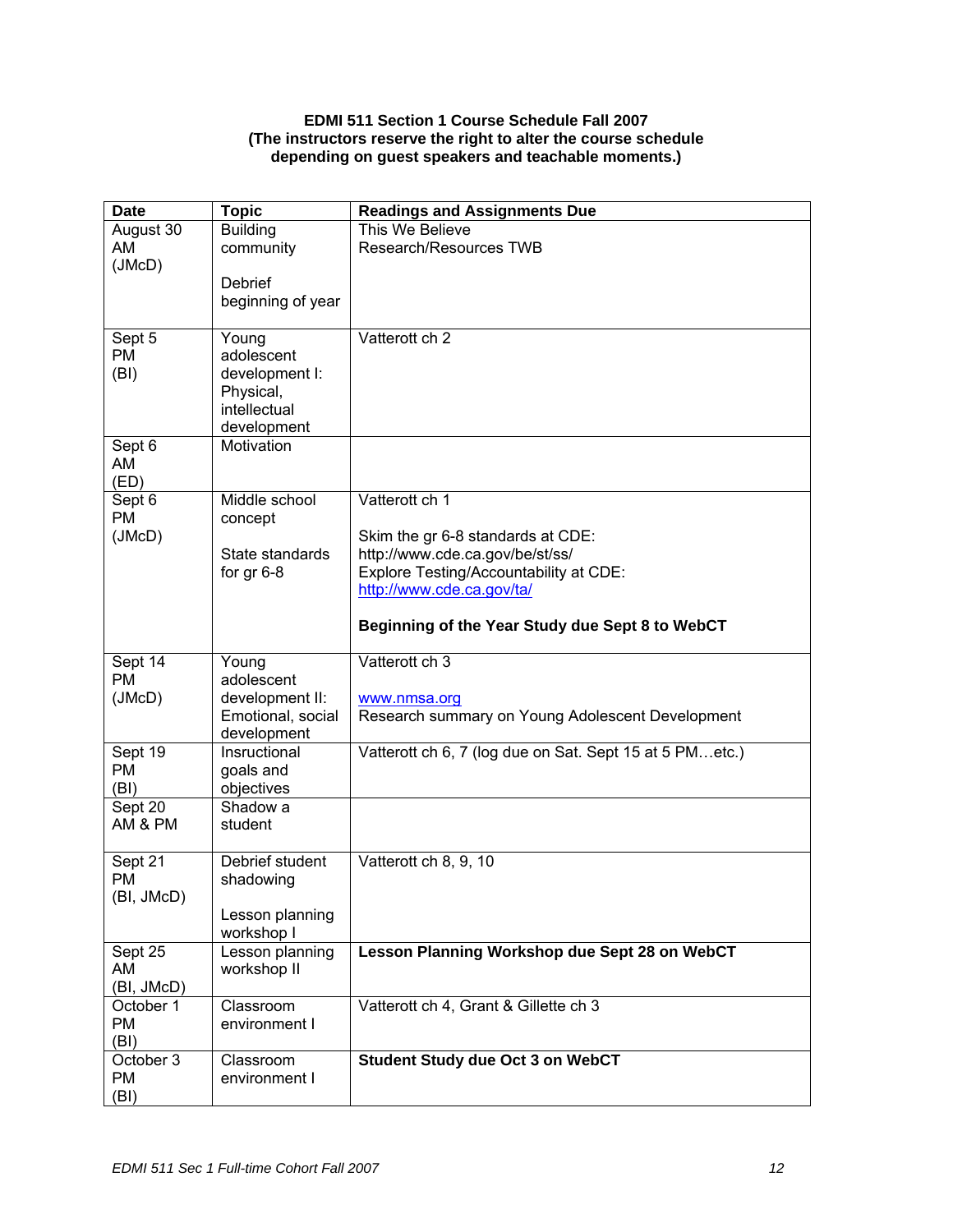| Oct 8<br><b>PM</b><br>(BI)        | Students with<br>special needs | Villa/Thousand, Turnbull                                                                                                                                                                                                                                 |
|-----------------------------------|--------------------------------|----------------------------------------------------------------------------------------------------------------------------------------------------------------------------------------------------------------------------------------------------------|
| Oct 12<br><b>PM</b><br>(JMcD)     | Interdisciplinary<br>teaming   | www.nmsa.org<br>RMLE Online 2004 vol 28 no 1 "Young Adol Voices"<br>Research summary May 2004 "ID Teaming"<br>Creating the Classroom Environment due Oct 12 on WebCT<br>TPEs 6e & 10 due during class on TaskStream<br>Participation due Oct 22 on WebCT |
| Dec 14<br>$3:30$ PM<br>(Bi, JMcD) | Wrap up                        |                                                                                                                                                                                                                                                          |